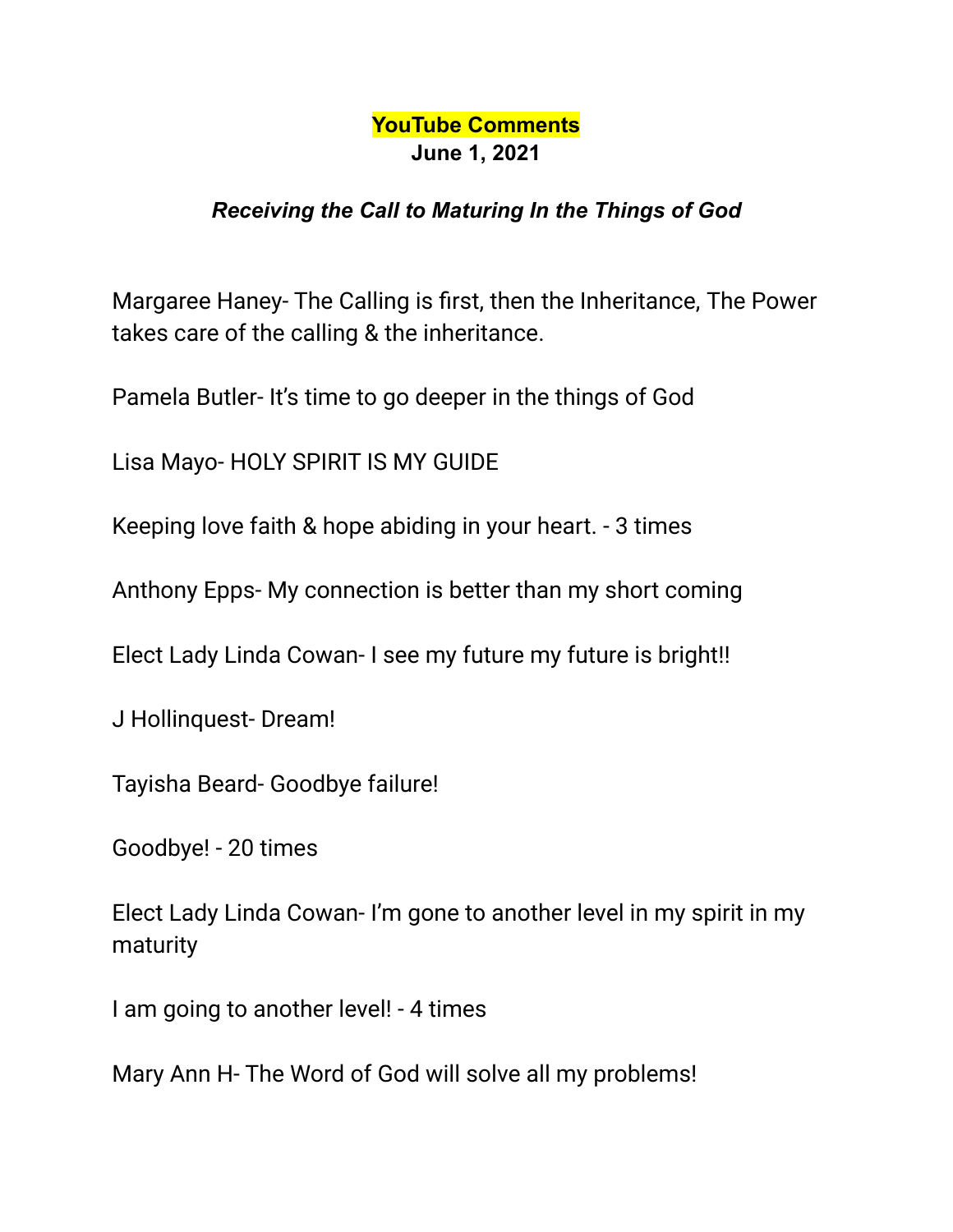Justin Tibbs- Look at the solution not the problem

Valencia Guest- Dip your soul in the blood!

Faye Martinez- Look at the solution not the problem.

Elect Lady Linda Cowan- Everything that's comes against me is to build my muscle!

Elect Lady Linda Cowan- Most powerful weapon to maturity is mediation

Margaree Haney- Shutting the enemy down by supernatural authority

Ida Manchester- I'm not a cry baby! I'm Matured!

It's a done deal!- 4 times

Tonia P. Williams- I don't only BELIEVE I KNOW

Mary Ann H- Maturing from the inside!

Tonia P. Williams- I can Prophecy over my Children and my Grandchildren in my home.

Margaree Haney- Maturing is knowing how to let the Holy Spirit have full control of your life. Hebrews 4:12